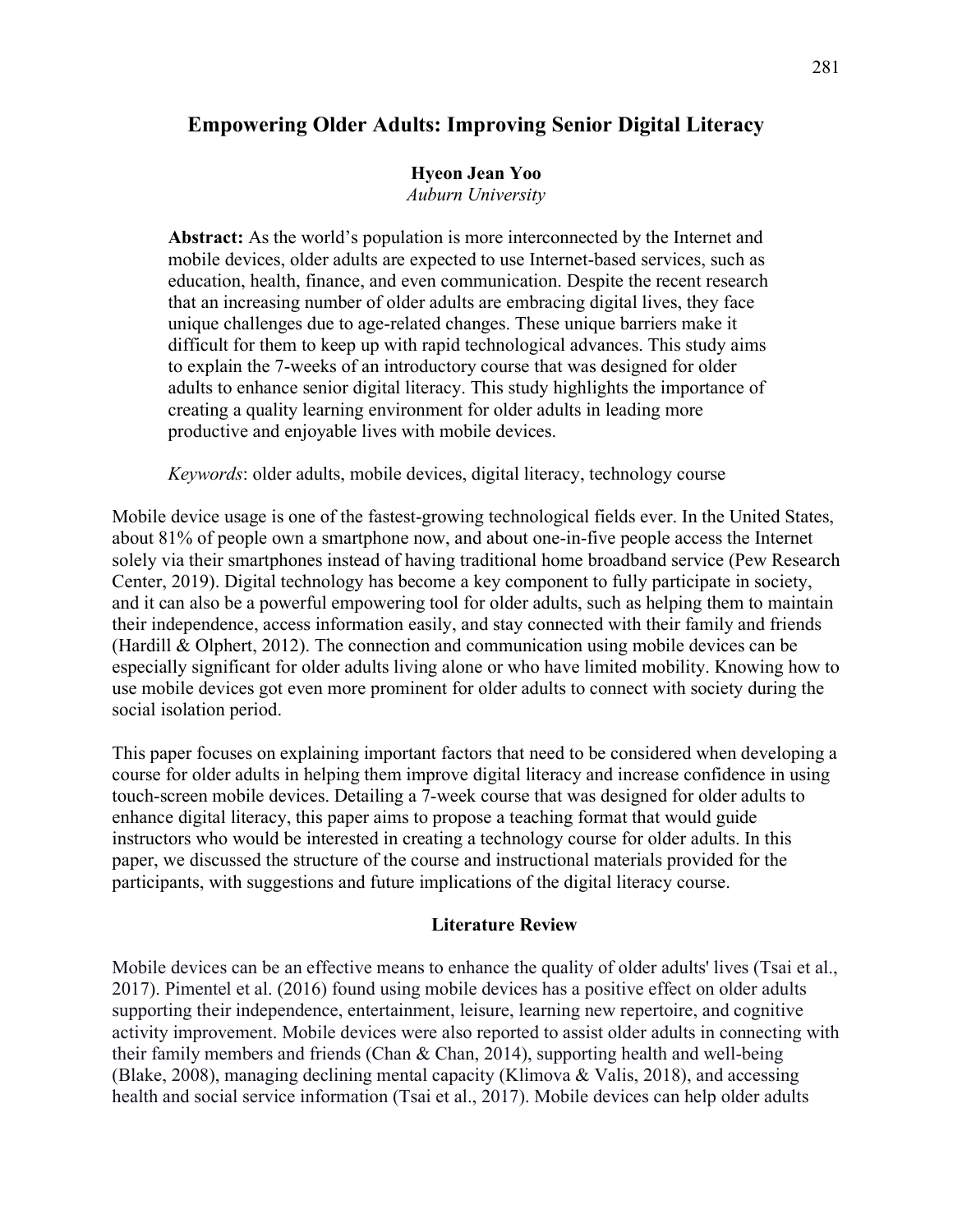remember important schedules or health-related information as well as entertain themselves with fun and stimulating games (Leung et al., 2010).

Despite the considerable potential of mobile devices in improving the quality of life among older adults, they often face difficulties in learning new technologies and may need more training (Mitzner et al., 2008). These difficulties include a range of physical, cognitive, perceptual, and psychological issues, which are often associated with aging (Fletcher & Jensen, 2015). For example, older adults spend more time on tasks accompanied by errors and detours when learning a new technology due to a decline in motor skills (Ziefle & Bay, 2005). In addition to physical and cognitive changes, they often have low self-efficacy and confidence in learning a new technology (Czaja et al., 2006). These negative emotions may be the result of less experience in using mobile technology (Leung et al., 2012). Associated with less experience, older adults are more negatively affected by errors, which often occurs when learning a new technology (Leung et al., 2012). In sum, due to age-related characteristics, older adults may require special support when learning how to use mobile devices (Chen & Chan, 2014).

Research suggests that older adults can benefit from receiving some type of training in learning new technologies (Chao et al., 2020; Mitzner, 2008; Pimentel, 2016). In their eight-week classes with 40 participants, Chao et al. (2020) summarized suggestions for developing mobile and tablet courses for older adults, including the following:

- Design of curriculum linked to real-life situations
- Gathering participants' information, such as experiences and IT literacy prior to the instruction
- Group participants to have a mix of student abilities
- Having teaching assistance
- Adopting relevant learning aids to teach older adults
- Repeated reminders and reviews help improve older adults' learning
- A slower teaching pace
- Using handouts can help ease older adults' fear of learning
- Cut teaching objectives into smaller tasks to provide participants with a sense of accomplishment in learning

To enhance digital literacy among older adults, we need to understand the challenges in learning mobile devices and their learning processes to provide an environment that supports learning. This research highlights the importance of creating a positive learning environment and supportive materials for older adults in improving digital literacy, especially focusing on learning how to use smart mobile devices, such as smartphones or tablets.

# **Course Description**

This section discusses an overview of the digital literacy course developed for older adults, including the settings and environment of the classroom, a conceptual framework and course structure, and topics discussed in each session.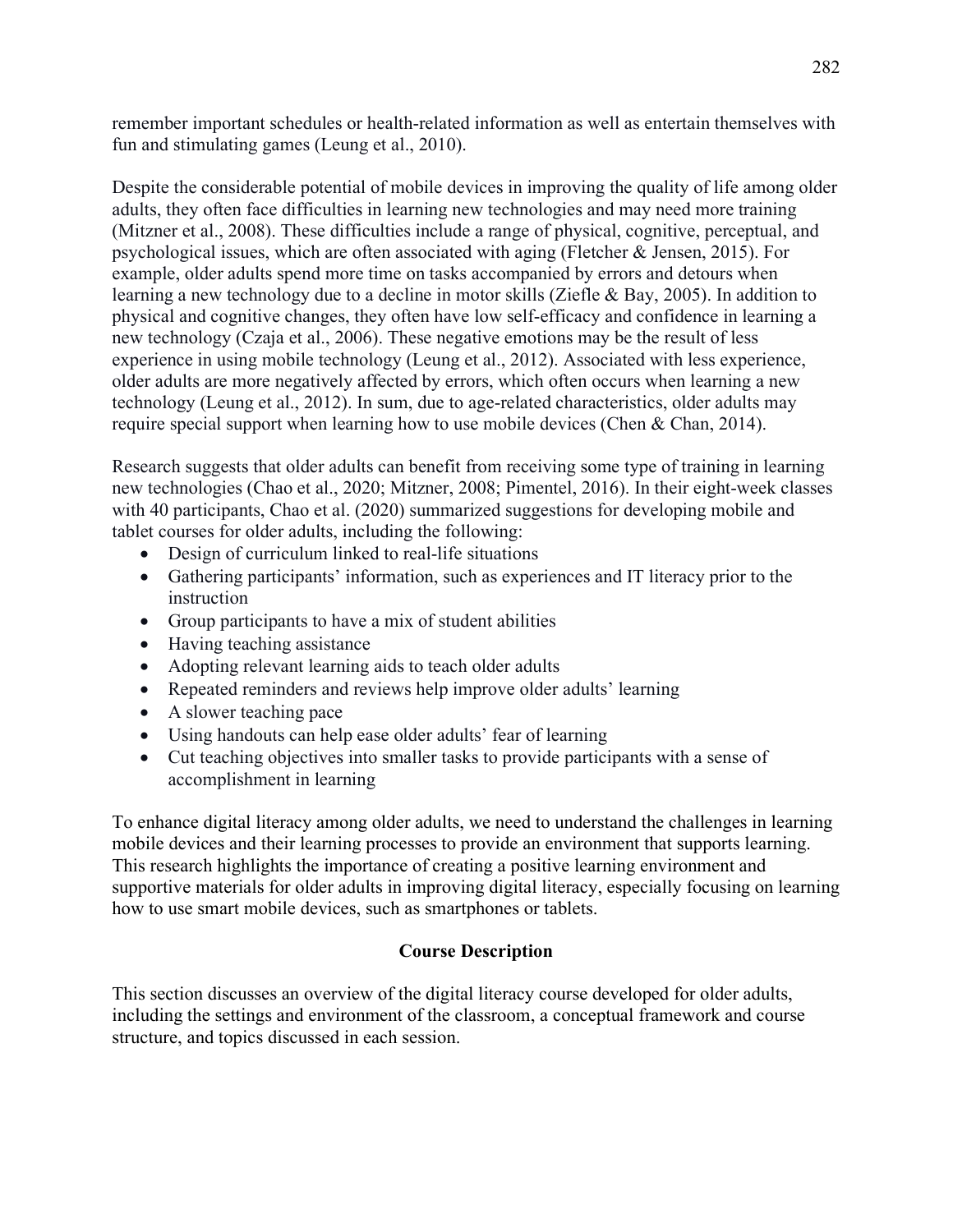### **Course Overview & Setting**

This course was developed to help older adults learn about their mobile devices and become more confident in navigating mobile devices. The main goal of this course was to help older adults 1) increase senior digital literacy, 2) learn how to use their mobile devices and apps, 3) stay connected with family members, friends, and communities, 4) become a savvy information consumer. Participants were asked to bring their own devices for the course so that they can learn how to use their mobile devices in their daily lives and practice outside the classroom. We provided a seven-week course with 85 minutes per week. The participants were those who attend a local community center in a medium-sized city located in a southeastern state, which offers member-centered programs for adults 50 years and older. Twenty people, aged between 64 and 86, enrolled in this class.

The class took place in a small room that included wireless Internet access, a wide-screen monitor, a whiteboard, an Apple TV, a connector, desks, and chairs that can accommodate approximately 20 people. Inside the building, there were a restroom and a kitchen close to the classroom with refreshments. The participants had 5 minutes of break time during class hours.

# **Conceptual Framework and Course Structure**

The conceptual framework that guided the course was a senior technology acceptance model (STAM; Chen & Chan, 2014). A STAM is an adapted model of a technology acceptance model (TAM; Davis, 1989; Bagozzi, Davis, & Warshaw, 1992), which is an information system theory that aims to predict technology acceptance and usage behavior. According to the TAM, how users come to accept and use technology are influenced by perceived usefulness (PU) and perceived ease of use (PEOU). PU is described as the extent to which a person perceives the particular technology would be useful for what they want to do. PEOU is related to the extent to which a person believes that using a particular system would be free from effort (Davis, 1989).

The STAM takes into account the age-related health and ability factors, considering that the older adults experience multiple changes related to aging, including physiological and psychological abilities. It suggests that older adults are more prone to learn and use new technology when they consider such technology to be useful and relatively easy to use (Chen & Chan, 2014). Moreover, higher levels of self-efficacy and confidence are significant factors that lead to usage behavior, suggesting that older adults learn better when instructors provide a relaxed and comfortable environment to learn new technology while lowering anxiety levels.

Considering that psychological factors play an important role in learning a new device, we aimed to create a friendly learning environment and divided the learning tasks into small units so that participants can easily digest. We also asked the participants to share their motivation and experiences of using their mobile devices on the first day of the class to develop specific course goals and detailed content that participants would benefit from using in their daily lives.

Age-related characteristics were also taken into consideration when structuring the course. Due to the decline in touch sensitivity and psychomotor performance (Fletcher & Jensen, 2015), older adults may have difficulty in performing accurate and discrete movements, such as tapping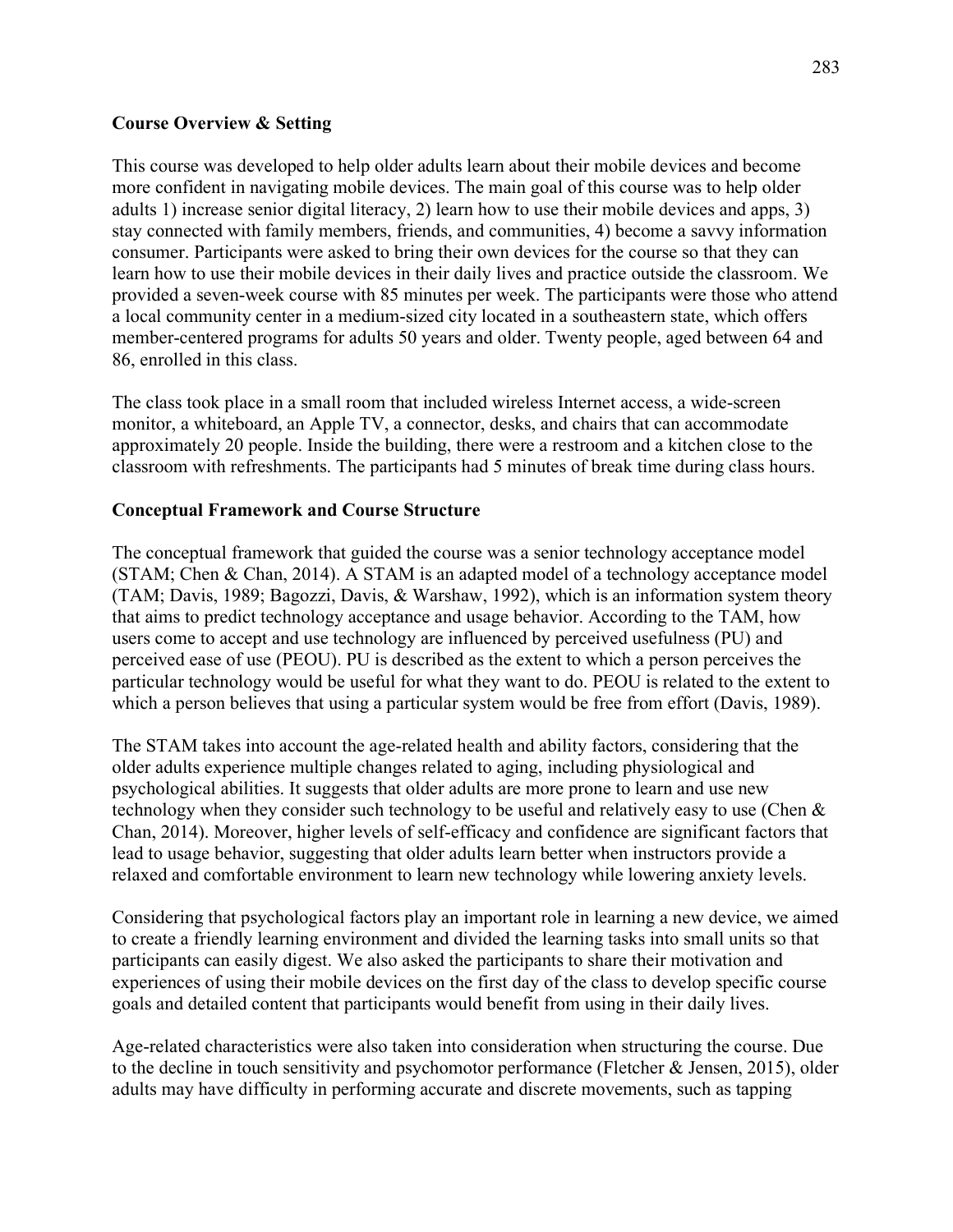buttons or small icons, which are crucial in using touch-screen mobile devices. They may make many mistakes and errors while navigating their mobile devices, which may increase their anxiety levels as a result. Therefore, our course materials focused on guiding learners to perform the tasks successfully, assisting in a positive and encouraging manner.

In addition, older adults may need more time and require patience in processing information due to a decline in cognitive abilities (Tenneti et al., 2012). They are likely to experience more difficulty in understanding new technology and are slower in acquiring new skills than younger adults (Chen & Chan, 2014). Therefore, we gave sufficient time for the participants to learn a new function and provided a detailed process to complete the task. Previous research suggested that older adults learn better when they are provided with printed materials (Chao, 2020; Leung et al., 2012), so we prepared written materials for the participants. Those handouts included the general topic for the week, specific tasks, and step-by-step procedures to complete the particular task. The handouts were also shared through emails and a virtual group webpage so that anyone who missed the class can review and practice at home. Moreover, as social interaction was a crucial part of our goal, we created the learning tasks so that participants can interact with others and learn from peers (Chen & Chan, 2014).

A previous study pointed out that older adults learn better when individual learning is supported (Leung et al., 2012). Therefore, our course was designed as a two-part session: classroom-based learning and individual support. After each classroom-based learning, the instructors stayed in the classroom for 10-20 minutes to answer individual participant's questions and guide them in operating the devices and the applications. During this time set, participants were allowed to ask any questions that pertain to using their mobile devices and applications, including issues that were not discussed during the classroom-based learning. Examples of individual assistance included organizing screen, deleting the apps, closing unwanted windows, and filtering advertisements on social media.

# **Course Content**

The course content was developed based on a needs assessment conducted on the first day of the class. Participants were asked to share the motivation, challenges, and topics they would like to learn in this class. Information gathered was used to develop course topics and detailed learning content to enhance digital literacy. The final themes for this course were as follows:

- Mobile phone essentials, such as apps and settings
- Focus group discussions
- Voice control of mobile devices
- Using map apps
- Connecting with mobile social media apps
- Streaming media apps
- Photo and video apps

Each session included multiple small tasks that required participants to interact with other members in the classroom. These learning activities motivated older adults to stay mentally active and support others' learning as well, facilitating a positive attitude toward mobile technology.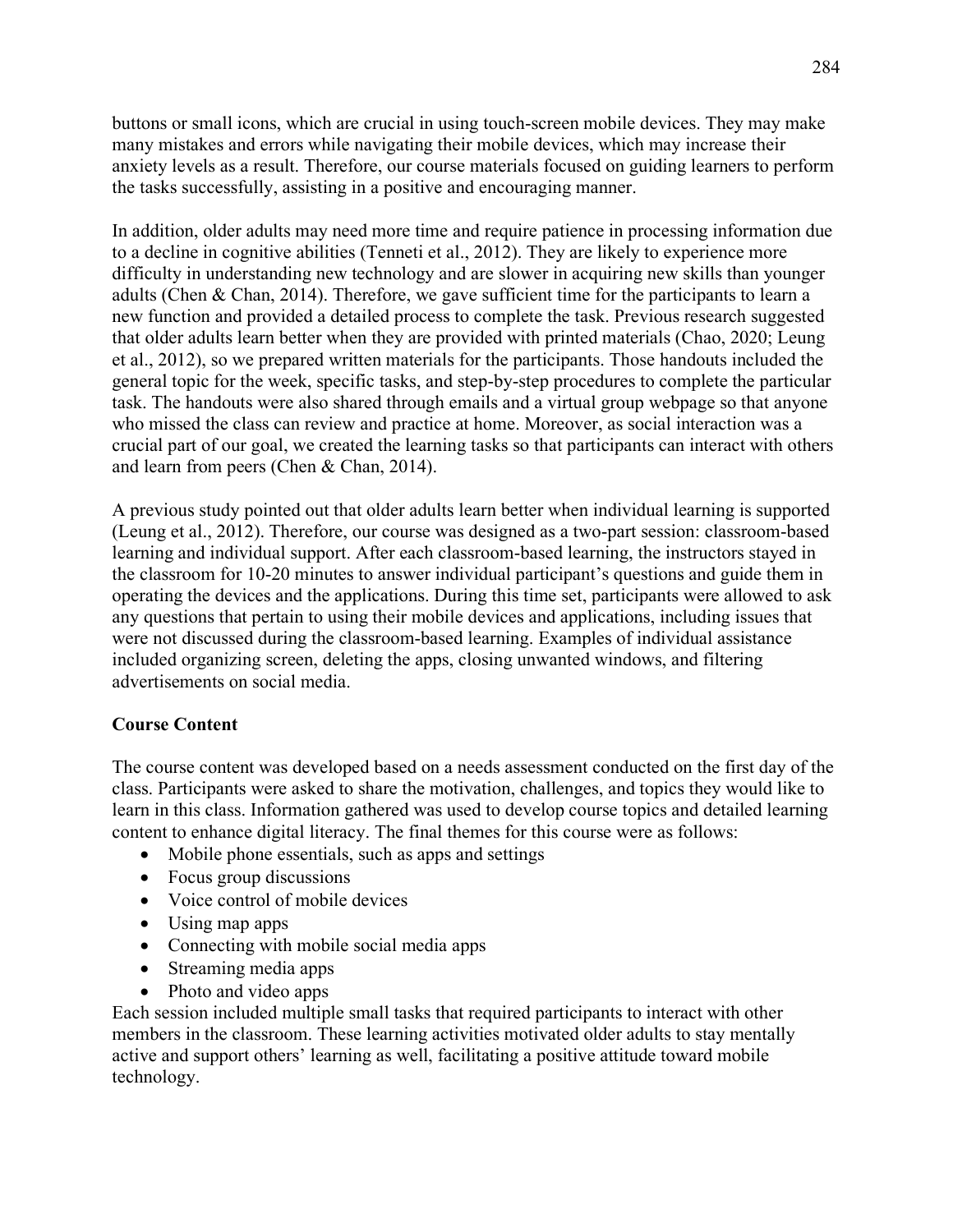### **Conclusions and Suggestions**

Studies show that older adults may benefit from using mobile devices, but they also meet multiple challenges in learning new technology. Due to challenges that associate with aging, they may need assistance in learning how to navigate such devices. When developing a technology course for older adults, instructors need to consider the unique characteristics of older adults to provide a supportive learning environment. Conducting a needs analysis at the beginning of the course can be an important first step to understand the characteristics of participants in the class. Even though older adults often have limited experiences in mobile technology (Leung et al., 2012), individual experiences with mobile devices and their expectations for the class may be different. Understanding participants' preferences in learning will assist in developing desirable programs as learners would be more likely to actively engage in learning when it meets their preferences.

Moreover, previous studies indicated that older adults learn better in a positive learning environment (Chen & Chan, 2014). Due to many age-related challenges, creating a learning environment that can boost their confidence is crucial. Dissecting learning tasks into smaller tasks and having participants interact with similarly aged peers are good ways to lower technology anxiety (Chao et al., 2020). Older adults are particularly sensitive to making errors and often get overwhelmed in navigating small icons. Hence, instructors need to be patient and provide individual assistance to help them perform a task successfully. Using handouts with a detailed procedure to learn a new function can help reduce fears in learning (Chao et al., 2020). Moreover, hands-on activities during the classroom and individual assistance after the class can boost confidence and reinforce learning.

Course content should be related to improving the activities of daily living. Previous studies on senior technology suggest that older adults are more prone to use new technology when they know the potential benefits of learning new functions (Chen & Chan, 2014). Before going into details on how to perform a particular task, explaining how they might benefit from using it will increase motivation in learning. For instance, when delivering a class on voice-control functions in mobile devices, we explained that the participants could benefit from learning this function when they cannot touch the screen, such as driving or cooking. We also explained that they could avoid having errors in typing or navigating small icons as these are common causes of increased anxiety when using mobile devices. In addition to explaining the potential benefits, we provided ample examples of how to use this function in various situations.

Handouts can be especially helpful for older adults in assisting their declined working memory and memory span. Even though PowerPoint slides were the primary material in guiding the task during the class, print-out materials were provided every week so that participants can review and practice outside the classroom. As older adults have less experience in using mobile devices, a step-by-step process with pictures were included. To avoid confusion, any technical words were explained with definitions and examples.

Physical changes that come with aging need to be considered when designing a course for the aging population. Instructors need to understand the changes in vision and hearing abilities, adapting font sizes, colors, typeface, and line lengths on PowerPoint slides as well as controlling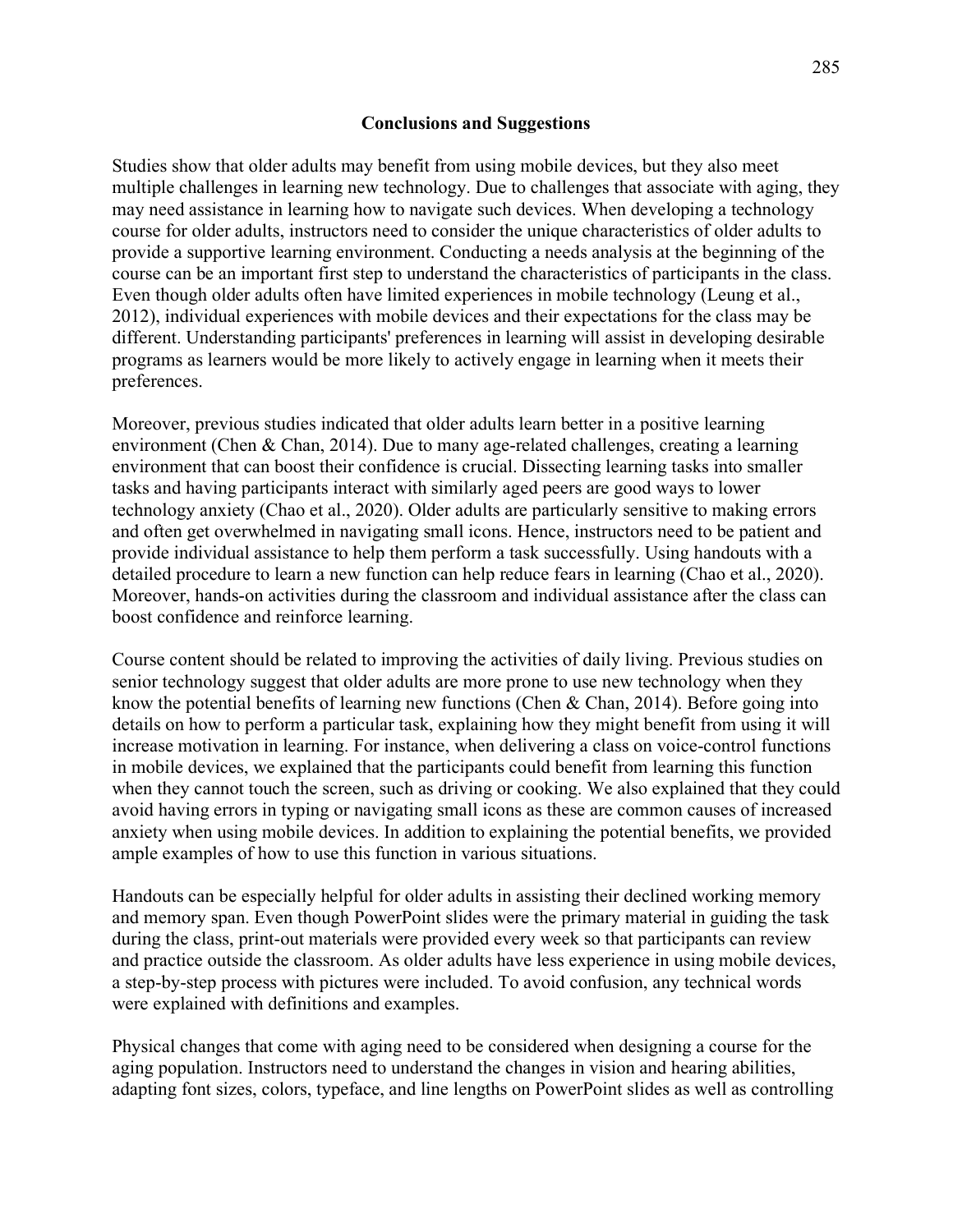the volume of voice and audio. A decline in motor skills and cognitive abilities will require instructors not to move too quickly in delivering the content. Having a pause between each step and wait for the participants to perform a task is suggested.

#### **Limitation and Implication**

The purpose of this study was to develop a suitable course on how to enhance digital literacy among older adults in the US. All the participants in this course had their own mobile devices and were members of a senior community center located in a southeastern state of the United States. Despite the use of a theoretical model in developing the course structure, quantitative data is not included as it is not our purpose to test the model but to suggest a teaching course for older adults. The results of this study highlight the importance of creating a quality learning environment for older adults in leading more productive and enjoyable lives with mobile devices.

#### **Acknowledgment**

I would like to extend my sincere thanks to Mike Akins, a co-instructor of a Basic Digital Literacy course, for all the support.

#### **References**

- Bagozzi, R. P., Davis, F. D., & Warshaw, P. R. (1992). Development and test of a theory of technological learning and usage. *Human Relations, 45*(7), 660-686.
- Blake, H. (2008). Innovation in practice: Mobile phone technology in patient care. *British Journal of Community Nursing, 13(*4),160-165.
- Chao, J-Y., Kao, H-C., & Yeh, Y-H. (2020). Learning outcomes of mobile and tablet application courses for Taiwanese older adults. Recent *Development on Information and Communication Technology (ICT) Engineering*. https://doi.org/10.35745/icice2018v2.040
- Chen, K., & Chan, A. H. S. (2014). Gerontechnology acceptance by Hong Kong Chinese: A senior technology acceptance model (STAM). *Ergonomics, 57*(5), 635-652.
- Czaja, S. J., Charness, N., Fisk, A. D., Hertzog, C., Nair, S. N., Rogers, W. A., & Sharit, J. (2006). Factors predicting the use of technology: Findings from the Center for Research and Education on Aging and Technology Enhancement (CREATE). *Psychol Aging, 21*(2), 333-352.
- Davis, F. D. (1989). Perceived usefulness, perceived ease of use, and user acceptance of information technology. *MIS Quarterly, 13*(3), 319-340.
- Fletcher, J., & Jensen, R. (2015). Mobile health: Barriers to mobile phone use in the aging population. *On-Line Journal of Nursing Informatics, 19*(3). https://www.himss.org/
- Hardill, I., & Olphert, C. W. (2012). Staying connected: Exploring mobile phone use amongst older adults in the UK. *Geoforum, 43*(6), 1306–1312.
- Klimova, B., & Valis, M. (2018). Smartphone applications can serve as effective cognitive training tools in healthy aging. *Frontiers in Aging Neuroscience, 9*(436), PMID 29379432.<https://www.frontiersin.org/articles/10.3389/fnagi.2017.00436/full>
- Tenneti, R., D. Johnson, L. Goldenberg, R. A. Parker., & F. A. Huppert. (2012). Towards a capabilities database to inform inclusive design: Experimental investigation of effective